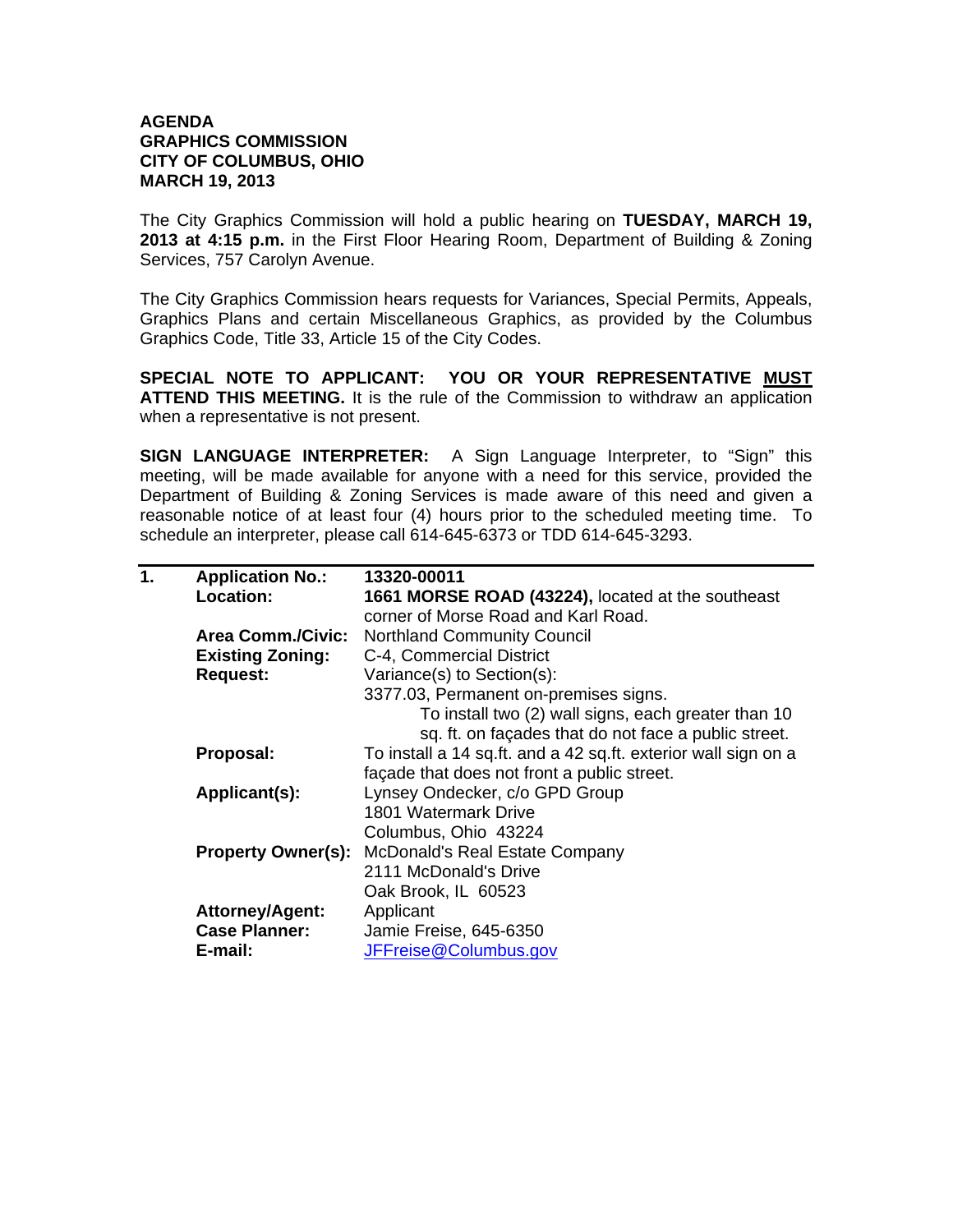| 2. | <b>Application No.:</b>   | 12320-00744                                                |
|----|---------------------------|------------------------------------------------------------|
|    | Location:                 | 4004 GRAMERCY STREET (43219), located at the               |
|    |                           | Easton Town Center.                                        |
|    | Area Comm./Civic:         | Northeast Area Commission                                  |
|    | <b>Existing Zoning:</b>   | <b>CPD, Commercial Planned District</b>                    |
|    | <b>Request:</b>           | Graphics Plan(s) to Section(s):                            |
|    |                           | 3382.07, Graphics plan.                                    |
|    |                           | To establish a new graphics plan.                          |
|    | Proposal:                 | To revise and establish a new graphics plan for the Easton |
|    |                           | Town Shopping Center.                                      |
|    | Applicant(s):             | Easton Town Center, LLC                                    |
|    |                           | 4016 Townsfair Way                                         |
|    |                           | Columbus, Ohio 43219                                       |
|    | <b>Property Owner(s):</b> | Applicant                                                  |
|    | <b>Attorney/Agent:</b>    | Jeffrey L. Brown; c/o Smith & Hale, LLC                    |
|    |                           | 37 West Broad Street                                       |
|    |                           | Columbus, Ohio 43215                                       |
|    | <b>Case Planner:</b>      | Jamie Freise, 645-6350                                     |
|    | E-mail:                   | JFFreise@Columbus.gov                                      |
|    |                           |                                                            |

| 3. | <b>Application No.:</b>   | 12320-00746                                                |
|----|---------------------------|------------------------------------------------------------|
|    | Location:                 | 3900 WEST BROAD STREET (43228), located on the             |
|    |                           | north side of West Broad, approximately 1,100 feet east of |
|    |                           | Philipi Road.                                              |
|    | <b>Area Comm./Civic:</b>  | <b>Greater Hilltop Area Commission</b>                     |
|    | <b>Existing Zoning:</b>   | R, Residential. District                                   |
|    | <b>Request:</b>           | Variance(s) to Section(s):                                 |
|    |                           | 3376.09, Permanent signs for other uses in residential     |
|    |                           | districts.                                                 |
|    |                           | To increase the graphic area of a ground sign from         |
|    |                           | 64 sq.ft. to 105 sq.ft., and to increase the height        |
|    |                           | from 8 feet to 28 feet.                                    |
|    |                           | To allow more than one ground sign (2) and more            |
|    |                           | than one wall sign (2).                                    |
|    |                           | To allow the display of automobile logos and               |
|    |                           | brands.                                                    |
|    |                           | 3376.02(B.), Illumination in residential districts.        |
|    |                           | To increase the amount of allowed colors from 2 to         |
|    |                           | 3.                                                         |
|    |                           | 3372.806, Graphics.                                        |
|    |                           | To not comply with any RCO graphics standards.             |
|    | Proposal:                 | To construct a new stand alone entry feature with graphics |
|    |                           | and install 2 additional wall signs.                       |
|    | Applicant(s):             | DaNite Sign Co.                                            |
|    |                           | 1640 Harmon Ave.                                           |
|    |                           | Columbus, Ohio 43228                                       |
|    | <b>Property Owner(s):</b> | Robert Layman, Jr. TR                                      |
|    |                           | 3900 West Broad Street                                     |